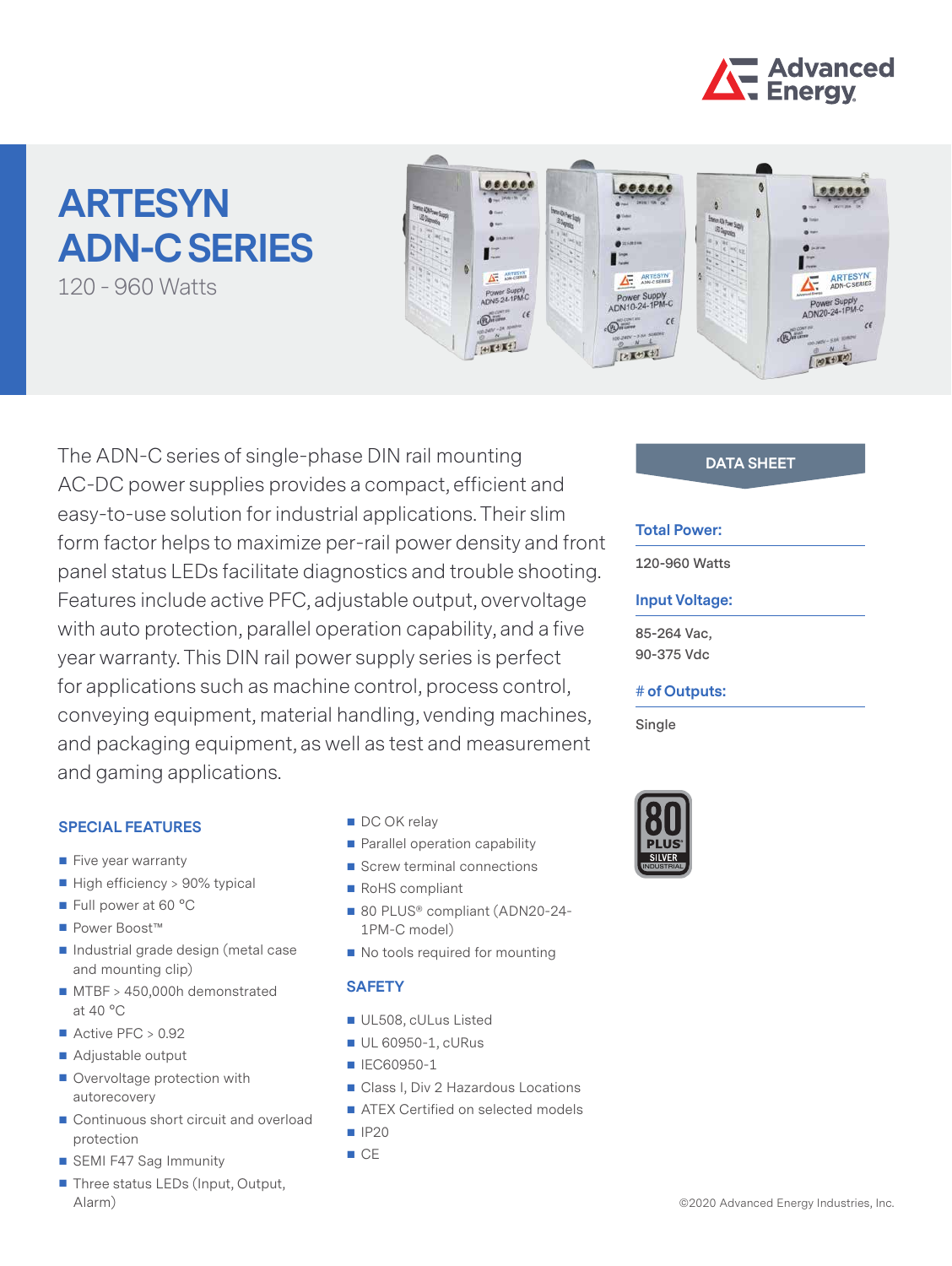# **ADN-C SERIES**

## **ELECTRICAL SPECIFICATIONS**

| Input                      |                                                                                                                                                      |
|----------------------------|------------------------------------------------------------------------------------------------------------------------------------------------------|
| AC input range             | Nominal: 100-240 Vac/115-230 Vac/85-264 Vac                                                                                                          |
| DC input range             | 90-375 Vdc                                                                                                                                           |
| Frequency                  | 47-67 Hz, 400 Hz                                                                                                                                     |
| Efficiency                 | >90%                                                                                                                                                 |
| Inrush current (typical)   | < 15A or < 60A depending on model                                                                                                                    |
| <b>PFC</b>                 | Active, better than 0.92                                                                                                                             |
| Output                     |                                                                                                                                                      |
| Nominal voltage            | 24 Vdc (22.5-28.5 Vdc Adj): ADN5-24-1PM-C & ADN10-24-1PM-C<br>24 Vdc (24-28 Vdc Adj): ADN20-24-1PM-C & ADN40-24-1PM-C                                |
| Initial voltage setting    | $24.5 V \pm 1\%$                                                                                                                                     |
| Hold-up time               | > 20 ms at full load (100 Vac Input @ Tamb = +25 °C)                                                                                                 |
| Voltage regulation         | < ± 2% (combination line, load, time and temperature related changes)                                                                                |
| Ripple                     | < 50 mVpp: ADN5-24-1PM-C & ADN10-24-1PM-C<br>< 100 mVpp: ADN20-24-1PM-C & ADN40-24-1PM-C                                                             |
| <b>Back EMF immunity</b>   | $<$ 35 Vdc                                                                                                                                           |
| Power Boost™               | 1.5 x Nominal current for 2 or 4 seconds depending on model                                                                                          |
| Short circuit current      | 1.5 x Nominal current at near zero volts at short circuit condition                                                                                  |
| Parallel operation         | Switch selectable single unit or parallel unit operation. Units will not be damaged by parallel<br>operation (regardless of switch position setting) |
| Ouput noise suppression    | Radiated EMI values below EN61000-6-2                                                                                                                |
| Overvoltage protection     | > 30.5 Vdc but < 33 Vdc, auto recovery                                                                                                               |
| Line and load regulation   | $< 0.5\%$                                                                                                                                            |
| Time and temperature drift | $< 1\%$                                                                                                                                              |

# **GENERAL SPECIFICATIONS**

| <b>EMC</b> emissions      | EN61000-6-2:2001, EN61000-6-3:2001, Class B EN55011, EN55022 Radiated and Conducted including Annex. A,<br>EN61000-3-2                                                                                                                              |
|---------------------------|-----------------------------------------------------------------------------------------------------------------------------------------------------------------------------------------------------------------------------------------------------|
| EMC immunity              | EN61000-6-1:2001, EN61000-6-2:2001, EN61000-4-2 Level 4, EN61000-4-3 Level 3, EN61000-4-6 Level 3,<br>EN61000-4-4 Level 4 input and level 3 output. EN61000-4-5 Installation class 4, EN61000-4-11, IEC 61000-4-34<br>voltage dip immunity standard |
| Warranty                  | 5 Years                                                                                                                                                                                                                                             |
| General protection safety | Protected against continuous short-circuit, continuous overload, continous open circuit. Protection Class 1 (IEC536),<br>degree of protection IP20 (IEC60529) Safe low voltage: SELV (acc. IEC60950-1)                                              |
| Status indicators         | Visual: Three (3) status LEDs (Input, Output, Alarm) Relay: N.O. contact rated 200 mA/50 Vdc                                                                                                                                                        |

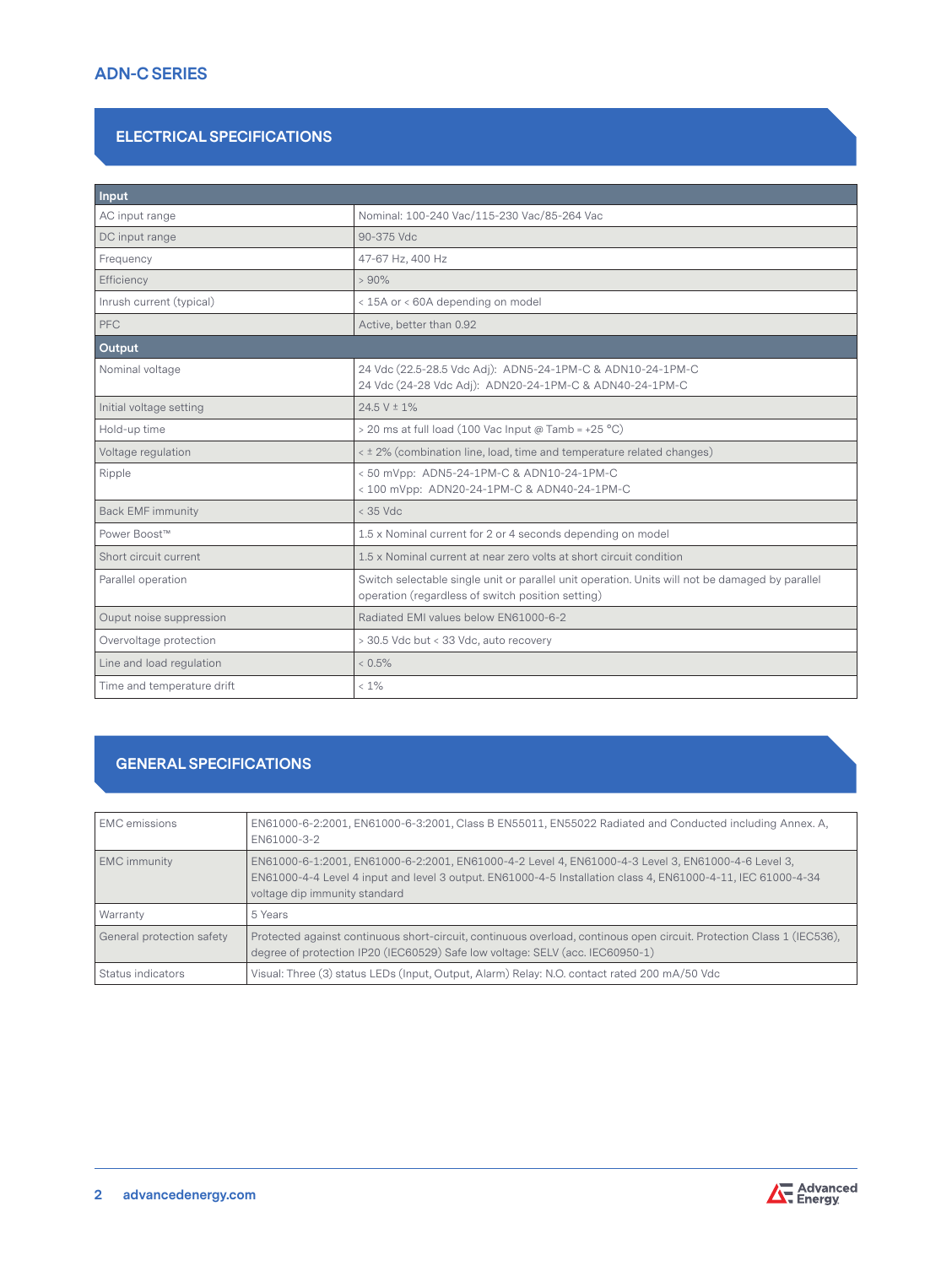# **ADN-C SERIES**

# **LED DIAGNOSTICS**

| <b>LED</b> | OK            | Loss of Ac | Low Ac    | No Dc   | <b>High Load</b> | Overload | Hot <sup>'</sup> | <b>Too Hot</b> |
|------------|---------------|------------|-----------|---------|------------------|----------|------------------|----------------|
| Input      | Green         | $---$      | Yellow    | Green   | Green            | Green    | Green            | Green          |
| Output     | Green         | $\cdots$   | Green     | $- - -$ | Yellow           | Yellow   | Green            | $---$          |
| Alarm      | $\frac{1}{2}$ | $- - -$    | $- - - -$ | Red     | Yellow           | Red      | Yellow           | Yellow         |

# **ENVIRONMENTAL SPECIFICATIONS**

| Storage temperature   | $-40 °C$ to + 85 °C; All models                                           |
|-----------------------|---------------------------------------------------------------------------|
| Operating temperature | From -25 °C to 70 °C. Derate starting at 60 °C; All models                |
|                       | Up to 50% load permissable with horizontal or on top mounting orientation |

# **OTHER FEATURES**

| External fusing      | Not required. Unit provides internal fuse (not accessible)                                                                                                                                                                                                                                                              |                                                                                                                                                                                           |  |  |
|----------------------|-------------------------------------------------------------------------------------------------------------------------------------------------------------------------------------------------------------------------------------------------------------------------------------------------------------------------|-------------------------------------------------------------------------------------------------------------------------------------------------------------------------------------------|--|--|
| Mounting orientation | Standard: Vertical, Optional: Horizontal or on Top<br>Simple snap-on to DIN TS35/7.5 or TS35/15 rail system                                                                                                                                                                                                             |                                                                                                                                                                                           |  |  |
| Ventilation          | Normal convection, No fan required                                                                                                                                                                                                                                                                                      |                                                                                                                                                                                           |  |  |
| Cooling spacing      | ADN5-24-1PM-C & ADN10-24-1PM-C:<br>ADN20-24-1PM-C:<br>ADN40-24-1PM-C:                                                                                                                                                                                                                                                   | 15 mm in front, 25 mm above and below, 10 mm left and right<br>15 mm in front, 40 mm above and below, 10 mm left and right<br>15 mm in front, 25 mm above and below, 25 mm left and right |  |  |
| Connections          | Input: Screw terminals, connector size range: 16-10 AWG (1.5 - 6 mm2) for solid conductors<br>Output: Two terminals per output, connector size range: 16-10 AWG (1.5 - 6 mm2) for solid conductors<br>One terminal per output for ADC40-24-1PM-C, connector size range: 7-6 AWG (10.6 - 13 mm2) for solid<br>conductors |                                                                                                                                                                                           |  |  |

#### **ORDERING INFORMATION**

| <b>Model Number</b> | <b>Power</b> | <b>Input Voltage</b>      | Weight              | <b>Current</b>       | Case Type                | <b>MTBF</b><br>Demonstrated at 40 °C |
|---------------------|--------------|---------------------------|---------------------|----------------------|--------------------------|--------------------------------------|
| ADN5-24-1PM-C       | 120 W        | 85-264 Vac<br>90-375 Vdc* | $1.10$ lbs $(500q)$ | 5 A @ 24 Vdc         | Metal with mounting clip | 550,000 hours                        |
| ADN10-24-1PM-C      | 240 W        | 85-264 Vac<br>90-375 Vdc* | $1.98$ lbs $(900q)$ | $10A \otimes 24$ Vdc | Metal with mounting clip | 550,000 hours                        |
| $ADN20-24-1PM-C1$   | 480 W        | 85-264 Vac<br>90-375 Vdc* | $2.6$ lbs $(1200q)$ | 20 A @ 24 Vdc        | Metal with mounting clip | 450,000 hours                        |
| ADN40-24-1PM-C      | 960 W        | 100-240 Vac               | 6.0 lbs $(2750 g)$  | 40 A @ 24 Vdc        | Metal with mounting clip | 500,000 hours                        |

\*No UL listed for DC input 1 80 PLUS certified

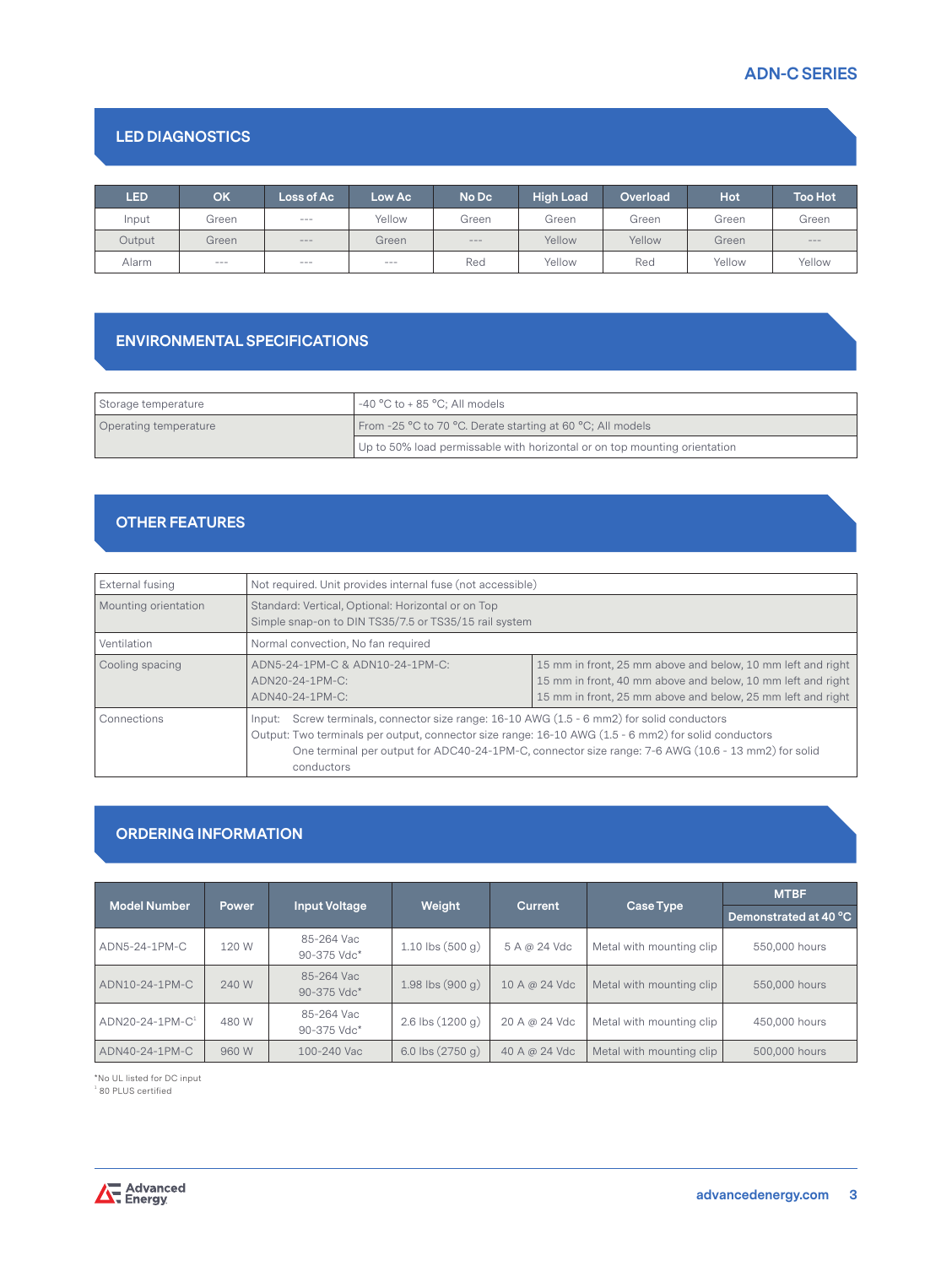# **ADN-C SERIES**

# **DIMENSIONS**

|                | <b>Height</b>        | <b>Width</b>        | Depth                |
|----------------|----------------------|---------------------|----------------------|
| ADN5-24-1PM-C  | 4.85 in (123 mm)     | $1.97$ in $(50$ mm) | $4.37(111$ mm)       |
| ADN10-24-1PM-C | $4.85$ in $(123$ mm) | $2.36$ in $(60$ mm) | $4.37(111$ mm)       |
| ADN20-24-1PM-C | 4.85 in (123 mm)     | 3.42 in (87 mm)     | 4.96 in (126 mm)     |
| ADN40-24-1PM-C | 4.85 in (123 mm)     | 7.09 in (180 mm)    | $4.81$ in $(122$ mm) |

## **MECHANICAL DRAWING**